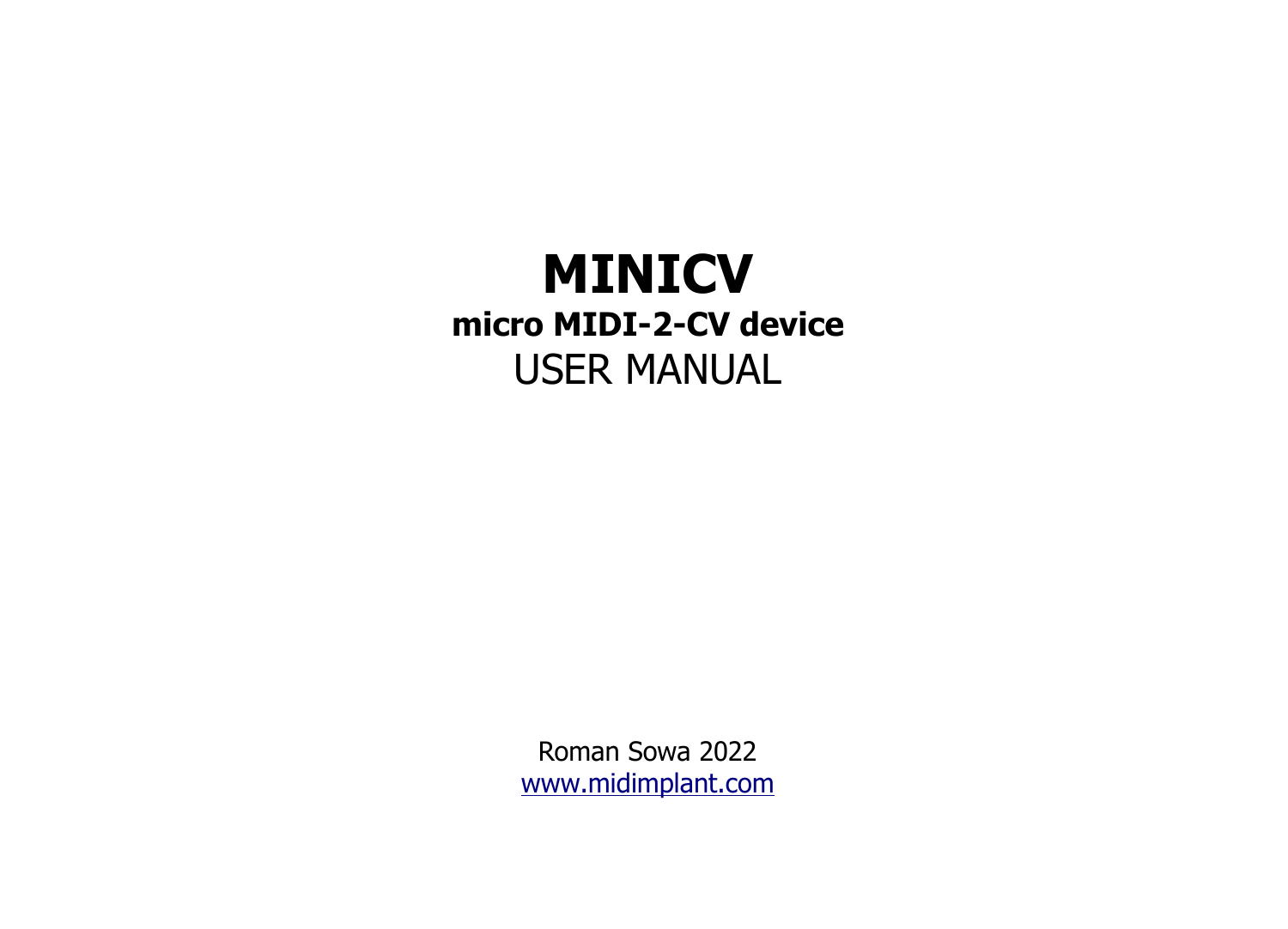**MINICV** board described here is a product of: "MIDI-hardware" Roman Sowa, ul. Azotowa 15B, 41-503 Chorzów, Poland phone +48 532 425 835, email info@midi-hardware.com © 2022, Roman Sowa made in Poland, EU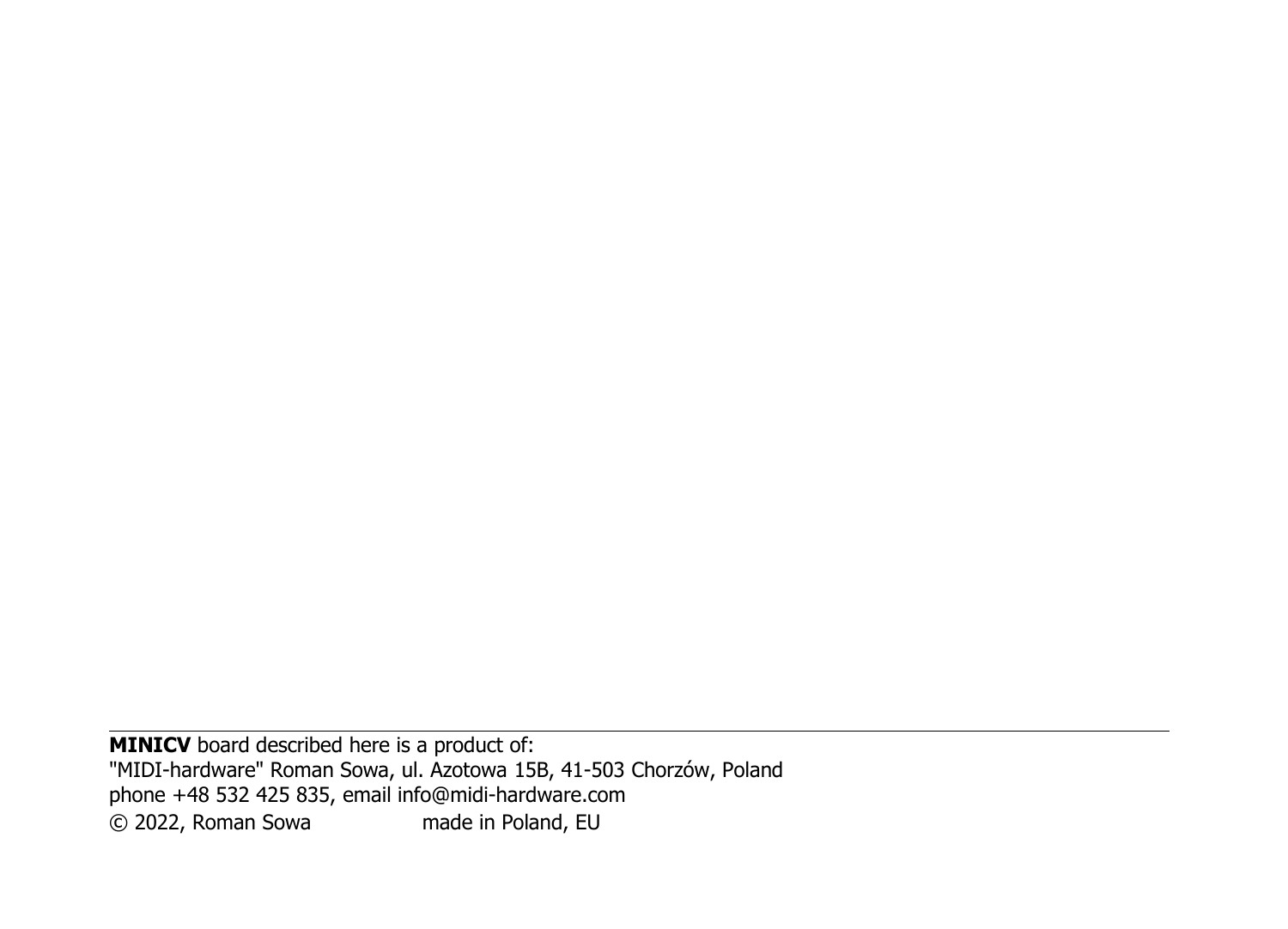# **1. Overview**

Thank you for choosing MINICV as your new MIDI2CV converter. This short manual will guide you through installation, and available settings.

The board was designed to be mounted where no other converter would fit, most likely hand held battery operated instruments and noise boxes, but also directly on VCO boards of monster vintage analog synths. No mounting holes are provided, only a few soldering pads. The connecting wires are enough to secure it in place, as it weighs less than 1 gram.

There's 1 analog output, capable to control analog synths with **V/oct** and **Hz/V** scales. MINICV comes factory set to 1V/oct scale (at 100k load) responding to MIDI channel 1 with "C2" as lowest key. The CV can be reassigned to different type of MIDI event, not only notes, but also PitchBend or Continuous Controllers. If set to V/oct scale, CV may represent not only note pitch, but combined with Pitch Bender.

MINICV is packed with features, and each of them is user configured. A full set of settings may be considered as a "program". It is possible to store up to 16 different programs in MINICV memory. Those programs may be recalled by regular MIDI Porogram Change message, provided such option is enabled (off by default).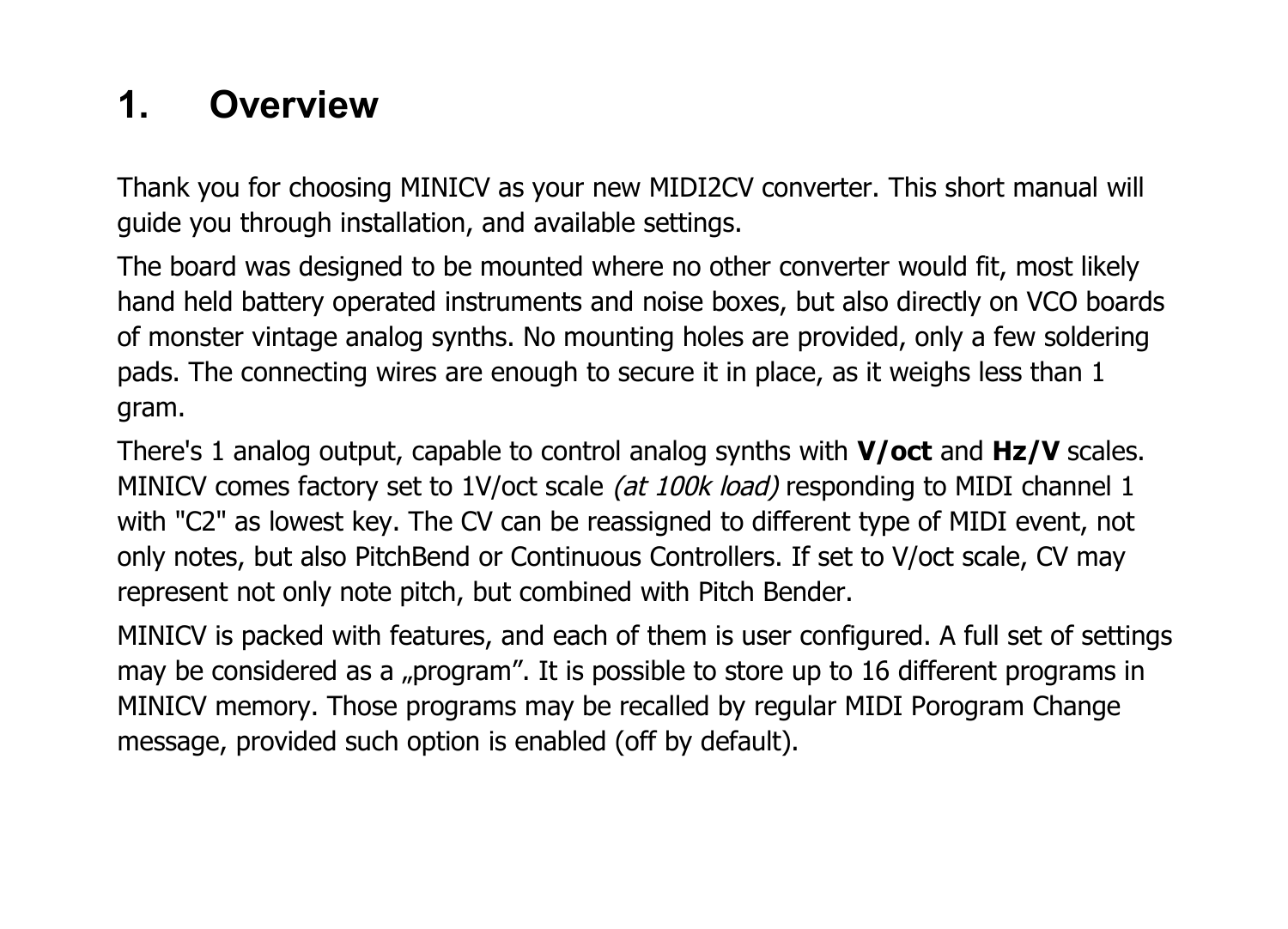Like with any MIDI device, it is possible to have multiple MINICV converters running off the same MIDI signal, in case it is distribuded by MIDI THRU box. In order to access settings of each MINICV individually, you may want to set different Address of each one, and then they will listen only to SysEx messages destined to them. Default Address is 0, which is also a broadcast address. Meaning that even if you have all MINICV set at different Address IDs, sending MIDI SysEx with Address = 0 will cause all units in the system to respond in the same way.

The device requires only one (positive) power supply. Basic setup, that is assigning MIDI channel and starting note, can be done with MIDI-learn button. Much more options are accessible via MIDI System Exclusive commands. All user settings are memorized in nonvolatile memory, taking power off does not reset anything to defaults, the settings are kept as they were last entered.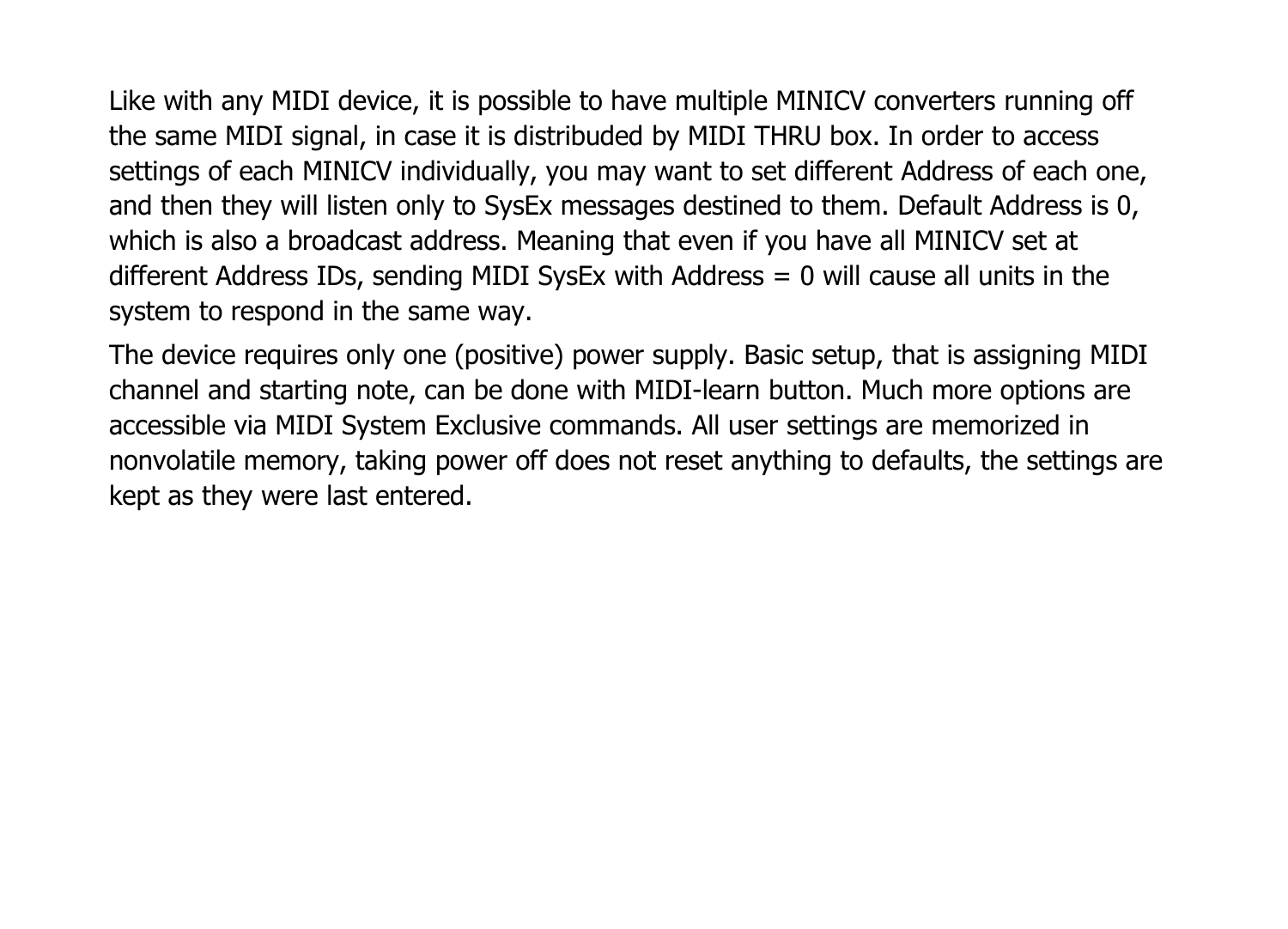# **2. Layout**

Picture explains all connections in MINICV board.

- $\bullet$  MIDI input  $(1-2)$
- MIDI learn input (3)
- MIDI Clock output (4)
- Gate output (5)
- $\bullet$  CV output (6)
- $\bullet$  GND  $(7)$
- Power supply (8)



The board has no holes for mounting screws. It can be soldered to synth circuit as additional component - its size is comparable to SIP integrated circuit and uses only leading wires as support. MIDI IN signal (DIN socket pins 4 and 5) should be connected to pads 1 and 2 as indicated in the picture. Middle pin of DIN socket, number "2", must not be connected anywhere, it must be left open to comply with MIDI specification. But to enable shielding from high frequency interferences like radio waves, the "2" pin should be connected via 100n capacitor to GND of your device, the best spot to do it is directly to the case at the point where DIN jack is mounted. Obvioously it is pointless if your case is wooden or plastic, then you connect this capacitor to device's GND.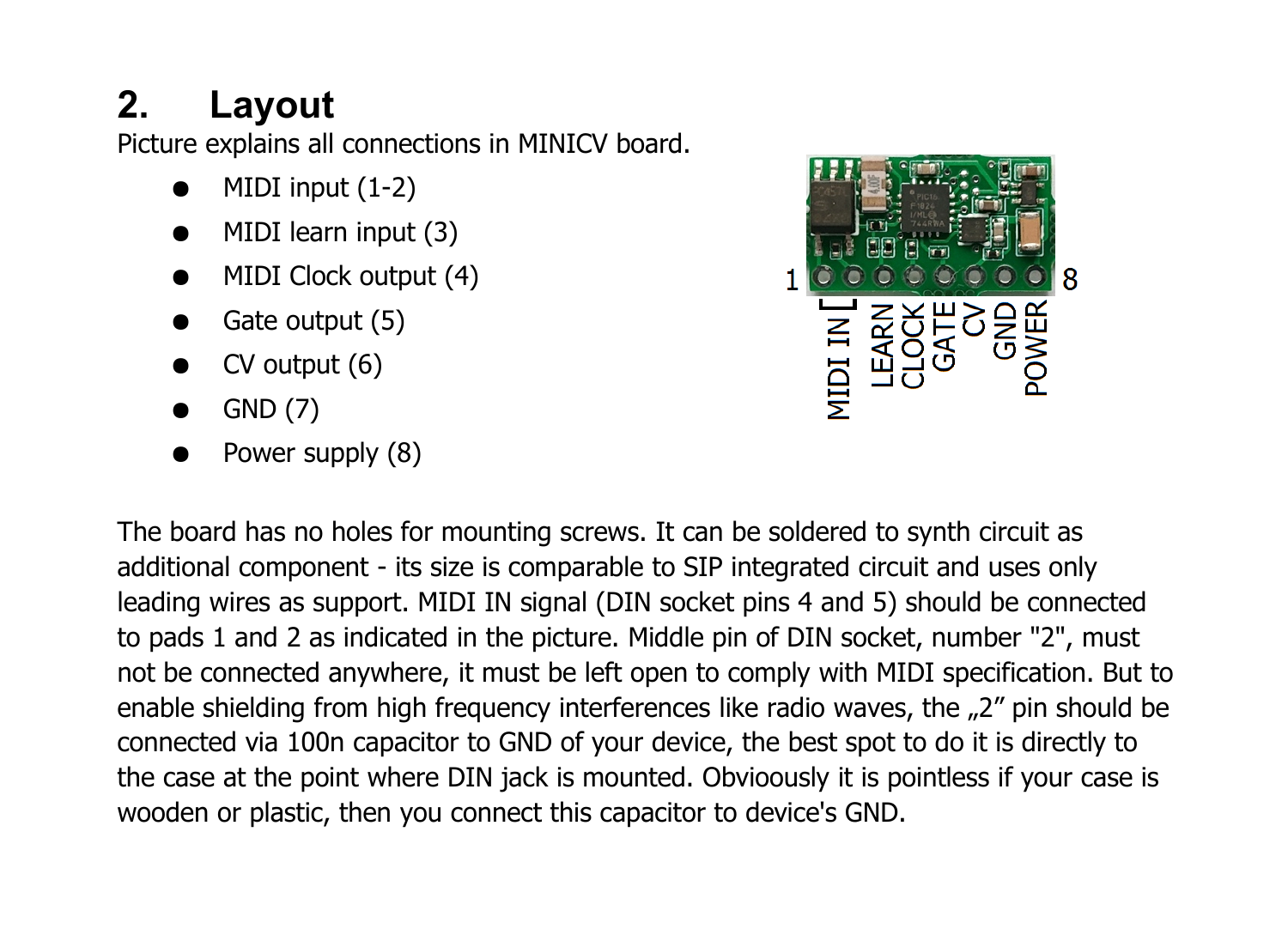# **3. Power supply**

Make sure that all leading wires are as short as possible, especially the one connecting GND (ground, 0V potential). The best way to place the module is inside VCO circuit, or at the "star ground" of the instrument if it has one, where tuning reference point can be easily found. The quality of ground connection directly affects the quality of generated Control Voltage. MINICV is designed to work with supply voltages commonly found in synths. It requires only one supply, between +5V and +22V, although for best performance at least 5.2V is recommended. Average current draw is about 2mA. Power input must be DC. **Connecting AC power, or reversing the power leads will immediately damage the board.** Most of the time it may be easily repaired after such event, but please don't do try to test that.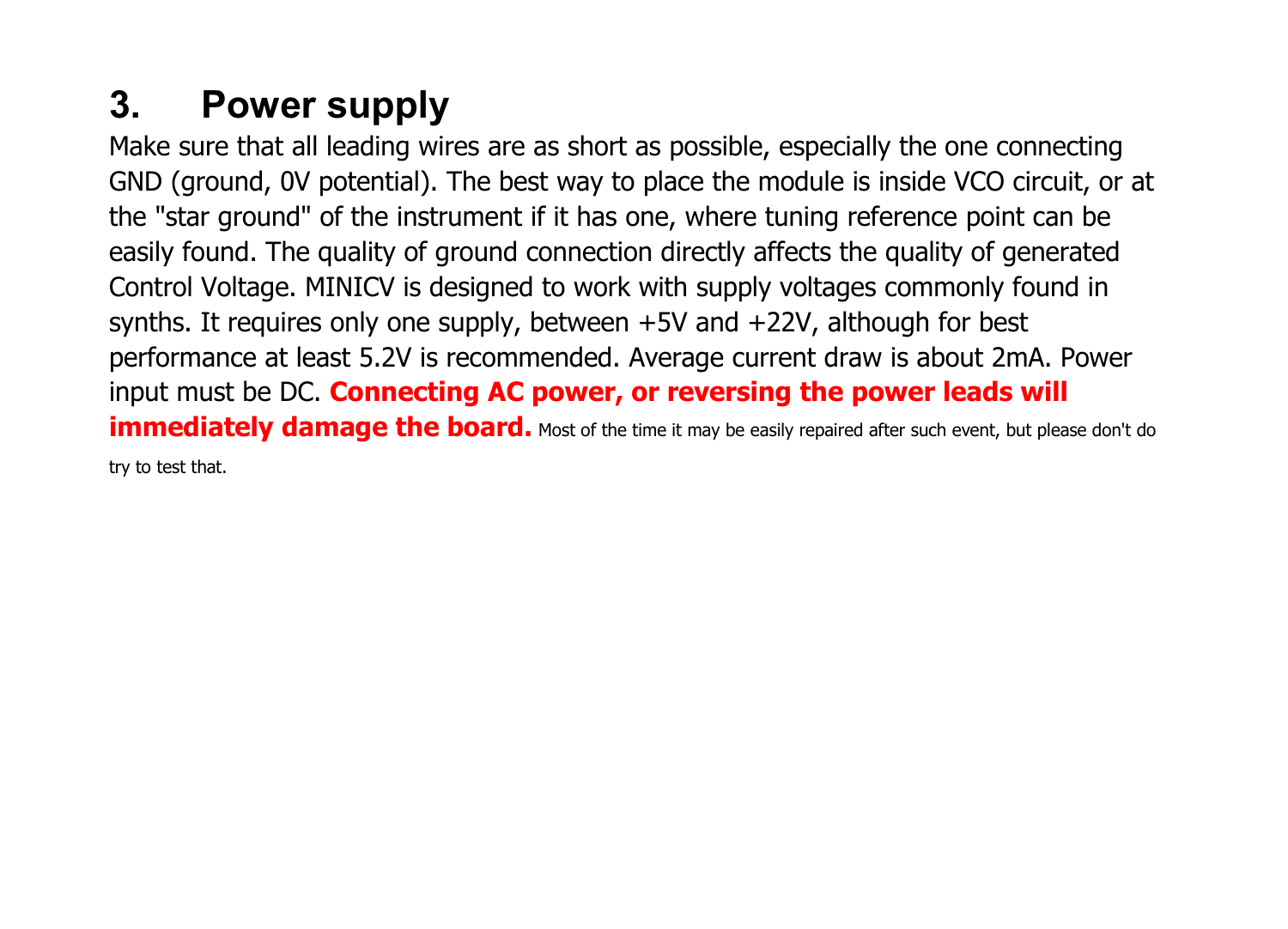# **4. Connections**

## *4.1. CV output*

CV output shows resistance of 220 ohms, so take this in consideration when calculating required V/oct scale. Even as large resistance as 100k will affect scale to some extent. It will cause 13 cents drop at top note when using 1V/oct scale. MINICV can drive its CV output to nearly 5V, and unfortunately 5.000V may not be reachable most of the time. But no worries, this is nothing which cannot be compensated by \$0.01 worth resistor. Since MINICV should always be used as part of wider MIDIfication process, and not as standalone box, there's noone to tell you that you need specific voltage at certain point. What matters in VCO is the current flowing into its summing node. So if you have a converter in, say, 1.2V/oct scale connected to 120k VCO input resistor, and another one in 0.8V scale connected to 80k VCO input resistor, they both will control the VCO exactly the same way in the same scale. So considering that MINICV upper limit is typically 4.997V, it may be better to drive VCO summing node with lower resistor, for example 91k, and set V/oct scale to 0.91V/oct. This way you can make sure MINICV has enough headroom to drive top note. Of course if there's less than 61 notes in range of interest, there's no point in doing that, in fact it may be even better to set the scale to 1.2V/oct for 4-octave keyboard. Setting of V/oct scale is possible in wide range via MIDI System Exclusive messages in steps of about 0.1mV/oct.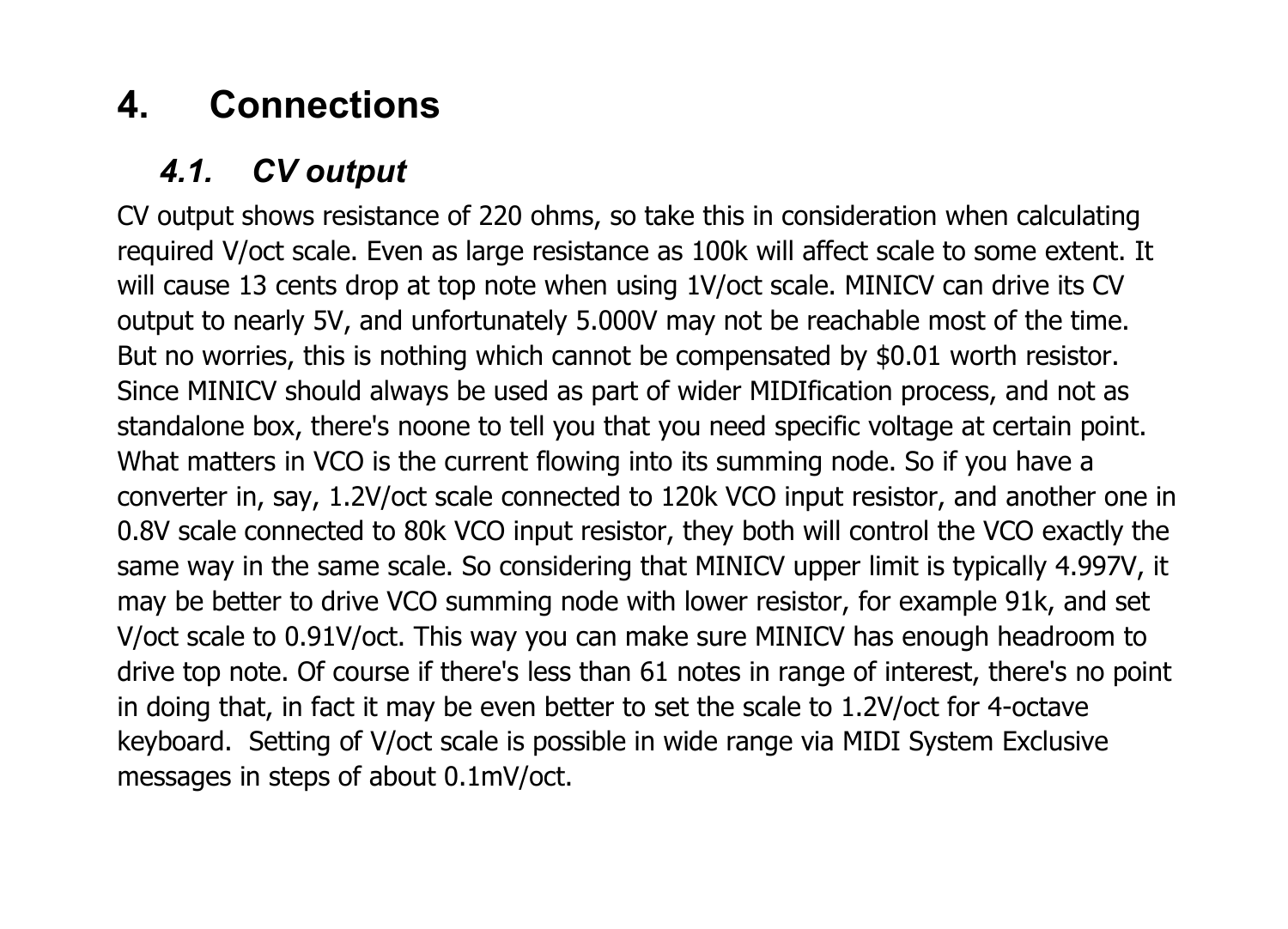CV may also be reversed, giving 5V voltage at lowest note, and 0V at top note. This can sometimes greatly simplyfy MIDIfication of instrument, when there's some inverting asmplifier on the way.

The CV output can respond to one of those MIDI events:

- Note on/off with optional Pitch Bend
- Pitch Bend alone
- Continuous Controller (CC# from 0 to 120)

If CV is configured as MIDI event different than notes, 0V represents lowest MIDI value, and 5V is output when highest MIDI value is received. When it's configured to respond to PitchBend only, neutral position is 2.5V at MINICV output. When MINICV is responding to MIDI notes, you may wish to add PitchBender voltage to the same CV. This option is available as one of SysEx controlled user settings. Also the bend range is configured in semitone steps in wide range (default is  $+/-2$  semitones)

All MIDI CC messages are represented in voltage as one of 128 levels, while Pitch Bend is presented with full 14-bit resolution. Steppy CV response caused by slow feeding with MIDI messages may be smoothed out with adjustable glide feature.

For note on/off, CV scale can be adjusted in wide range, from 0.29 to about 2.16V/oct. If the scale is higher than 1V/oct, there is of course no room for 61 notes in 5V range, so actual usable number of notes is limited by highest achievable voltage. Every note higher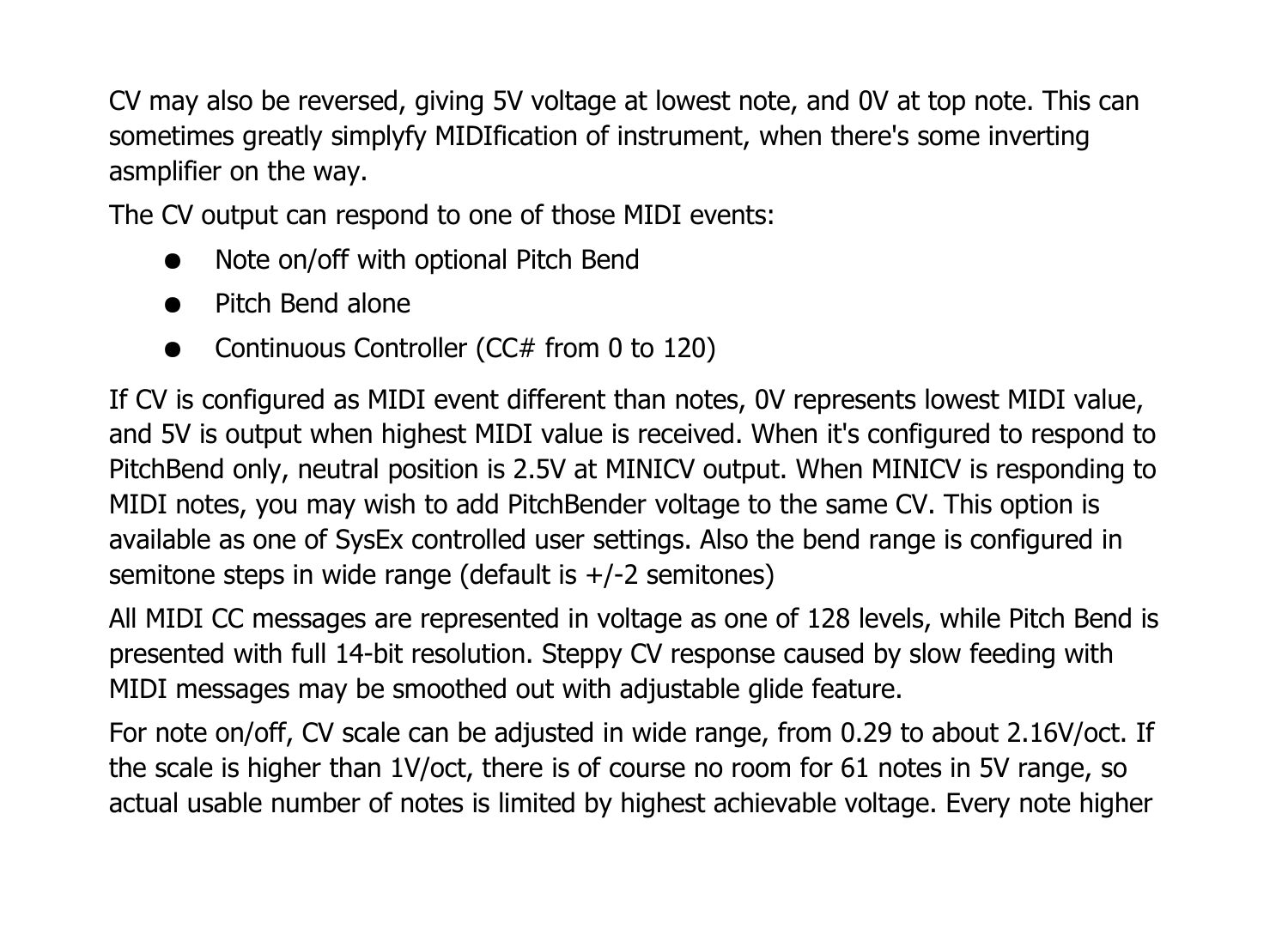than that gives 5V. Of course you may shrink response range of notes, so MINICV will not activate GATE output above certain point.

### *4.2. Gate output*

Gate output is push-pull type (meaning it can source and sink current) with 5V active state and 1k output resistance. Gate polarity can be reversed by user settings (+5V for note off and 0V for note on) - it may be useful in some synths or if you want to achieve higher gate voltage with single external transistor or if you need S-trigger circuit requiring only one external diode.

The Gate pulse indicates the duration of MIDI note. When MINICV is configured to respond to MIDI notes, gate output remains at 0V as long as no note from selected range is held. Notes playd within range make it go to  $+5V$ , and it stays there until all notes get released. It is typical V-trigger mode. If MINICV is set to respond to CC or PitchBend, Gate output remains at 0V at all times. It is possible to enable retrigger function, so gate will go off for very short pulse at the beginning of next note played. The gap is adjustable via MIDI System Exclusive messages between 0.1ms to 5ms.

To have true S-trigger gate, add a transistor and resistor. Transistor's base to Gate output via 20k-100k resistor, Emitter to GND, and Collector is your S-trigger gate. Even simpler circuit may also work as S-trigger: reverse Gate operation by SysEx, and then connect only one diode with cathode towards MINICV gate output, and anode is your S-trigger.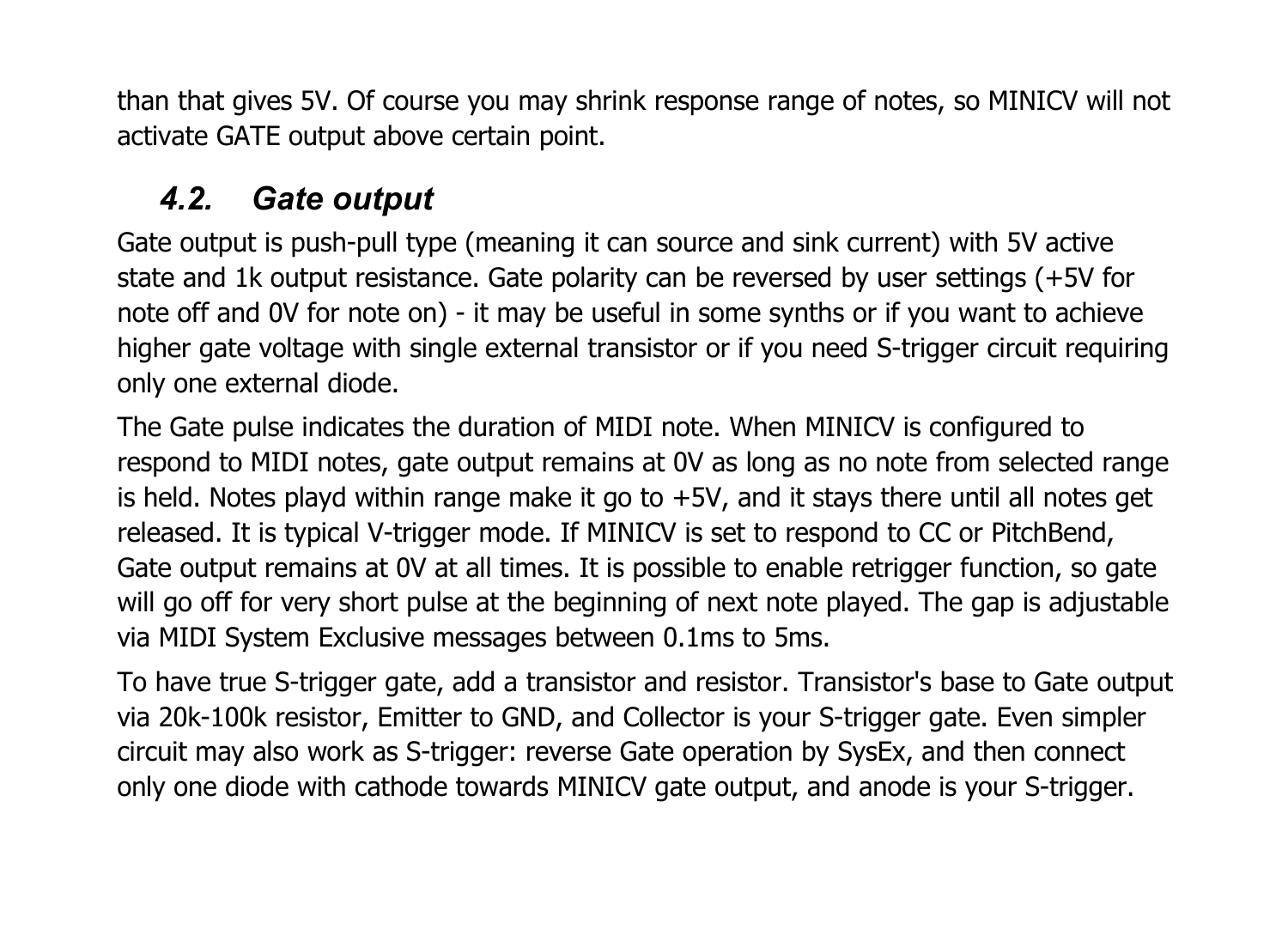# *4.3. MIDI CLOCK*

MINICV outputs short (0.4ms) pulse at dedicated clock output whenever MIDI Clock is received. The pulse appears immediately after reception of full MIDI Clock byte. Delay is very short (45μs on average) with low jitter: +/-16μs maximum. MIDI Clock may be divided before leaving MINICV by user defined ratio between 1 and 128. Clock output acivity is also controlled by MIDI Start/Stop/Continue messages.

## *4.4. MIDI-learn input*

MIDI-learn is input for optional momentary switch serving as basic setup: MIDI channel, event, and starting note if the event is note on/off. Only Notes, Ccs and PitchBend can be "learned" so MINICV will stay in learn mode until one of those messages arrive. To use learn mode, short this input momentarily to ground, and the first MIDI data received will become the one that MINICV will respond to afterwards. If it was a MIDI note (on or off), it will also become the lowest note of MINICV response range.

MIDI-learn input may also be used to check current firmware version of MINICV. Hold it shorted to GND while power is being turned on, and MINICV will generate GATE pulses, long ones (not really long, less than a second) and short ones. The number of long pulses mean "big number", while number of short GATE blinks indicates the number after the dot. For example version 2.1 will be presented as 2 long blinks and 1 short blink. Powering MINICV this way also makes MINICV show some varying voltage at CV output for diagnostic purposes.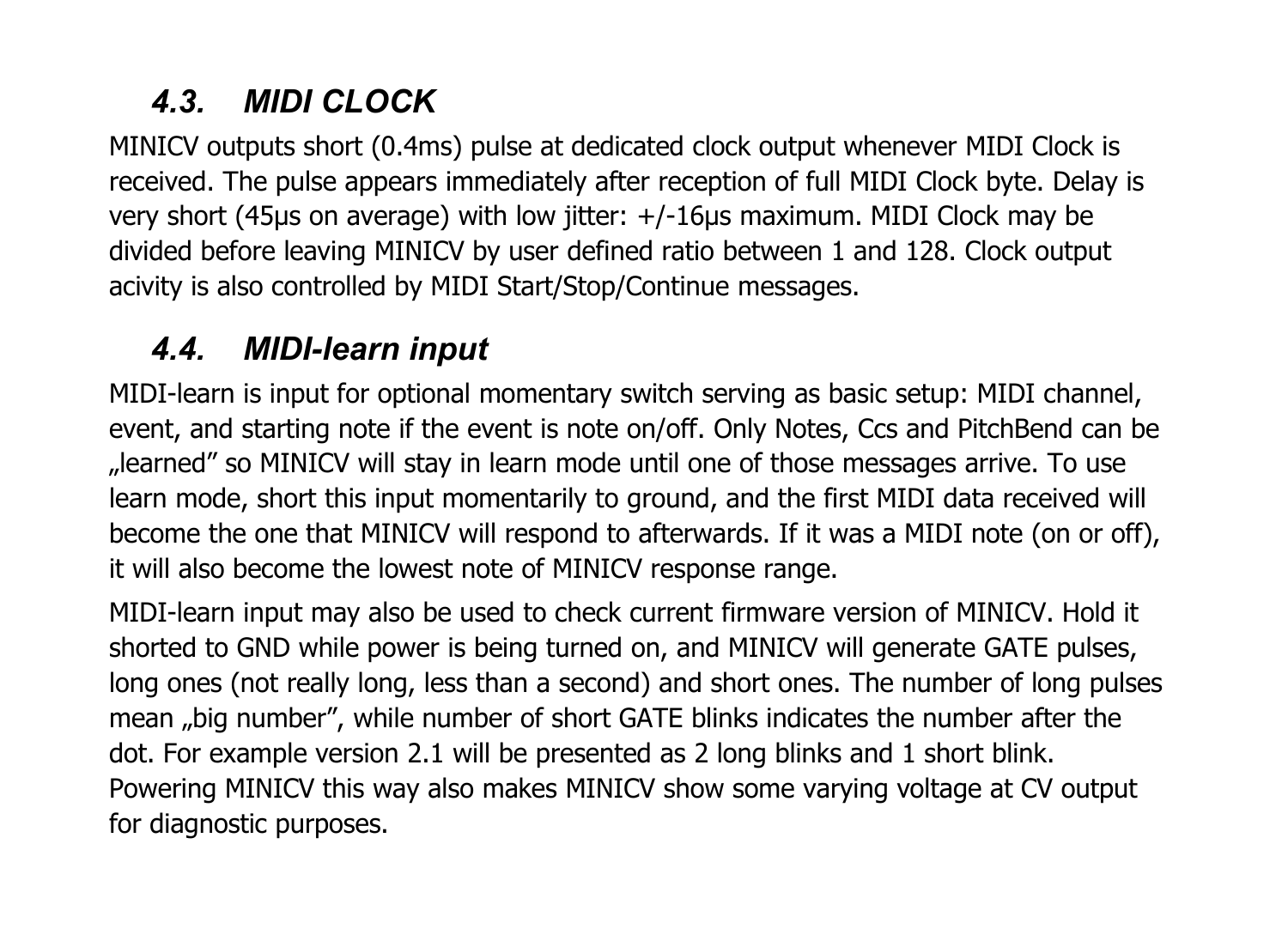# **5. User settings**

After successful installation, you can set up the MIDI event, CV range and gate polarity. To do so, your synth must be powered on and you need the MIDI-learn button connected or have any kind of Sys-Ex editor. There are many parameters to set but you don't have to access them all, MINICV comes preconfigured to most typical use. Here are all user settings:

- 1. MIDI channel and event for CV/gate
- 2. V/oct scale tune
- 3. on/off flags for several features
- 4. offset of CV voltage
- 5. smoothing ratio of CC and PitchBend messages
- 6. CC number recognized as Portamento Time
- 7. CC number recognized as Portamento on/off
- 8. Pitch Bend range added to note pitch voltage
- 9. gate retrigger duration
- 10. MIDI Clock division ratio
- 11. Device ID or Address
- 12. Program Change response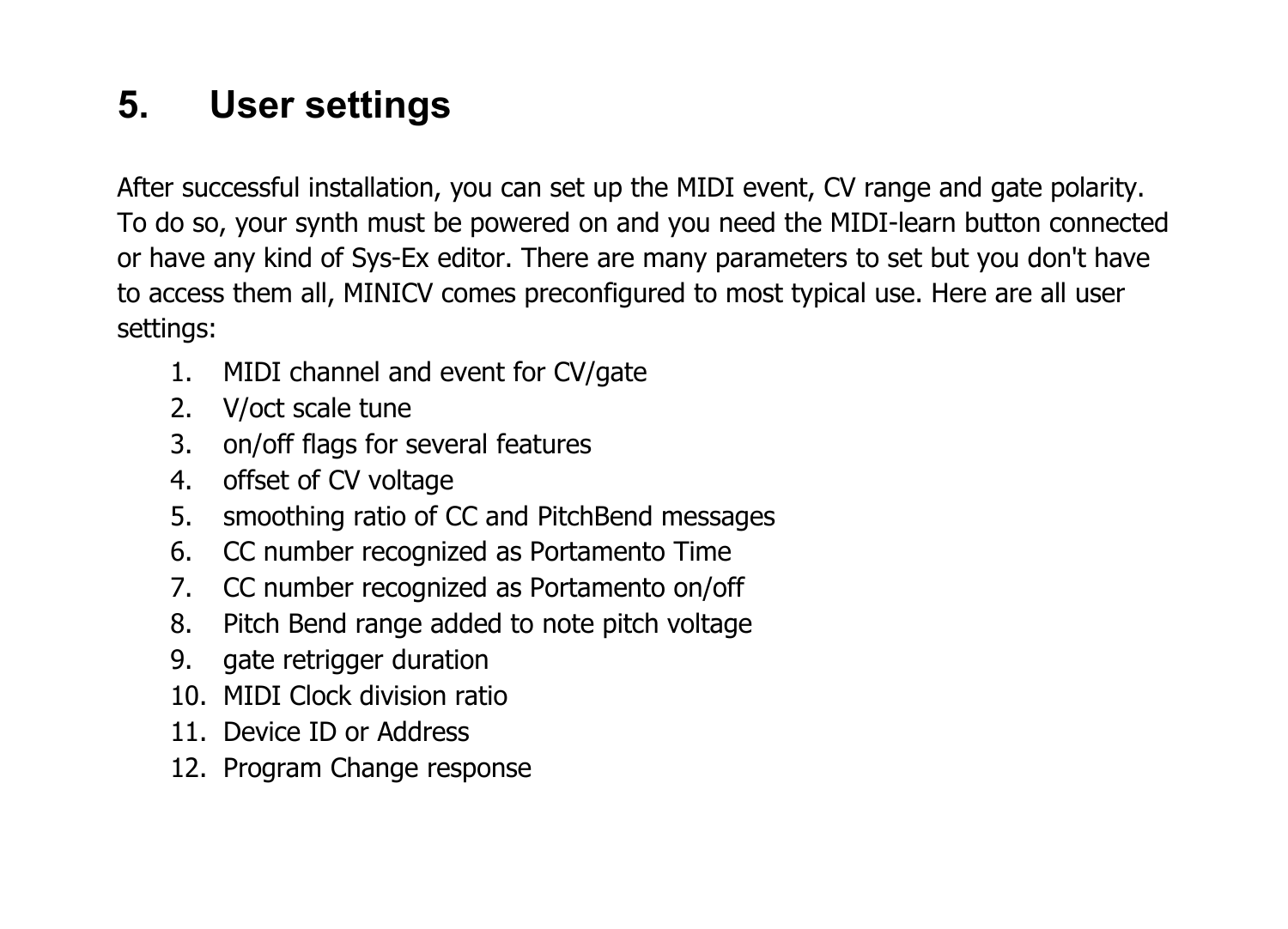The System Exclusive command's structure is as follows:

Sys-Ex header (F0), manufacturer ID (00 20 7A - MIDI-hardware), product ID (09 - MINICV), Address ID (00-7F), command (01-0F), related parameters and Sys-Ex footer (F7). The *address* parameter mentioned here serves the purpose of configuring multiple MINICV boards hooked up to single MIDI line with help of THRU-BOX. This way one can access up to 126 MINICV converters separately. If *addres* is set to 0, every MINICV will respond to such message regardless of its own address, this is broadcast.

All numbers shown here are represented in **hexadecimal** format. You may use any kind of Sys-Ex editor to send those commands to MINICV. Examples are Send SX: [www.bome.com](http://www.bome.com/) or MIDI-OX: [www.midiox.com](http://www.midiox.com/)

It is crucial to proper operation to NOT send all SysEx messages in one long string, but always add at least 10ms delay between packets.

### *5.1. Channel and event*

Channel and event can be set by MIDI-learn button, or Sys-Ex. For example to make MINICV respond to your keyboard, push the MIDI-learn button momentarily, and play the lowest note. Same thing if you want to assign Pitch Bend or CC - push the button, and move the MIDI controller you want to be assigned to CV.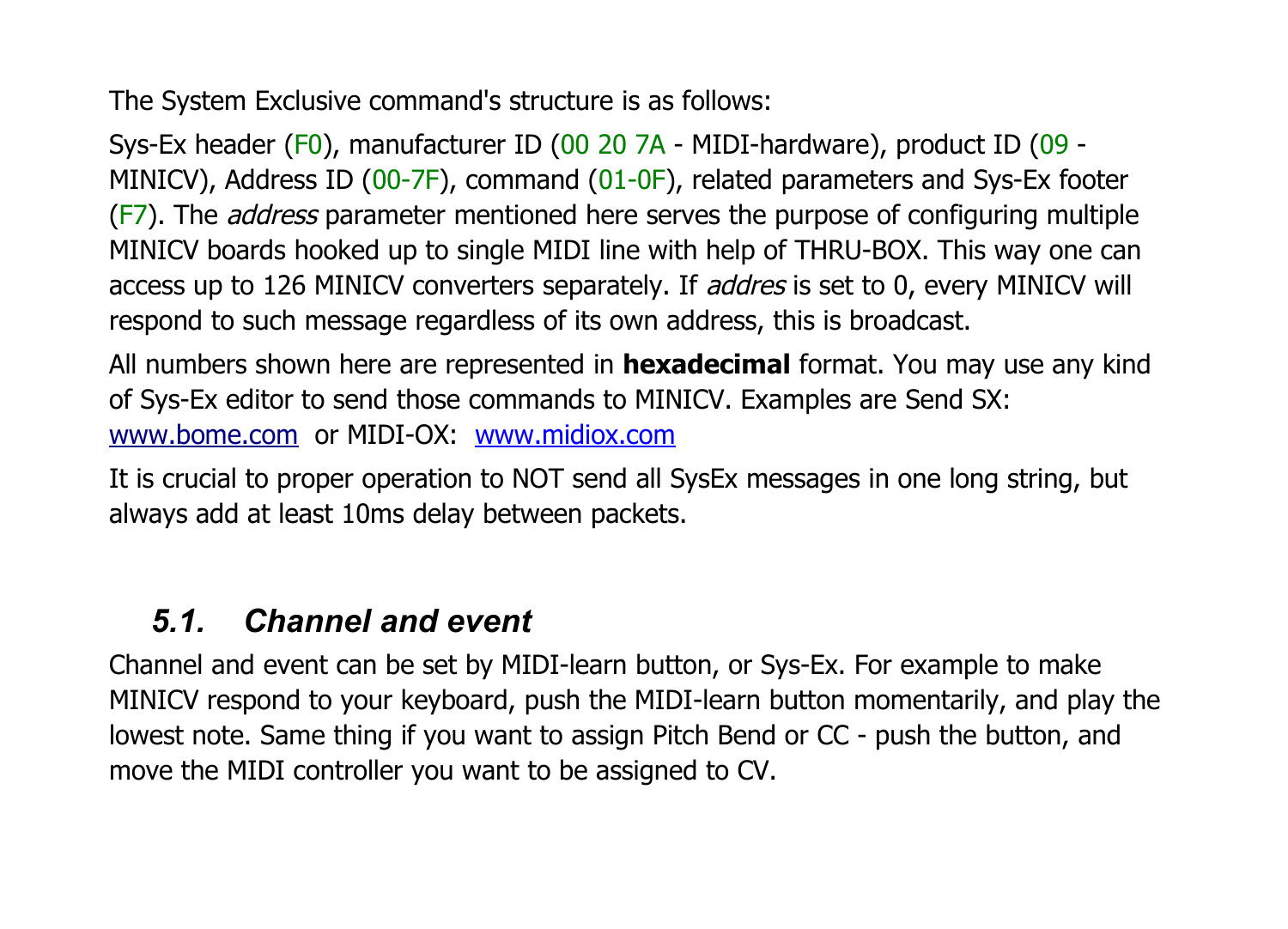#### CV response to MIDI note on/off

#### F0 00 20 7A 09 address 01 channel 09 startnote range F7

where *address* is the ID of given MINICV, *channel* is MIDI channel in range 1-16 (01-10 in hex), startnote is note number in MIDI notation which is the lowest in range assigned to this MINICV, range is number of notes starting from startnote, to which MINICV will respond. The range parameter is optional, range stays unchanged if this parameter is omited or set to unacceptable value. If you set MINICV to respond to notes, regular MIDI controls for portamento (on/off and portamento time) will affect CV. This has nothing to do with smoothing PitchBend or CC described later. Smothing of note CV changes, aka portamento is controlled only by portamento controls.

#### CV response to Pitch Bend alone

#### F0 00 20 7A 09 address 01 channel 0E F7

where *address* is the ID of given MINICV, *channel* is MIDI channel in range 1-16 (01-10 in hex). MINICV will drive CV determined solely on received PitchBend messages, ignoring notes. PitchBend CV smoothing control is described later in paragraph 5.5. It is not affected by portamento controls!

CV response to Continuous Controller F0 00 20 7A 09 address 01 channel 0B ccnumber F7 where *address* is the ID of given MINICV, *channel* is MIDI channel in range 1-16 (01-10 in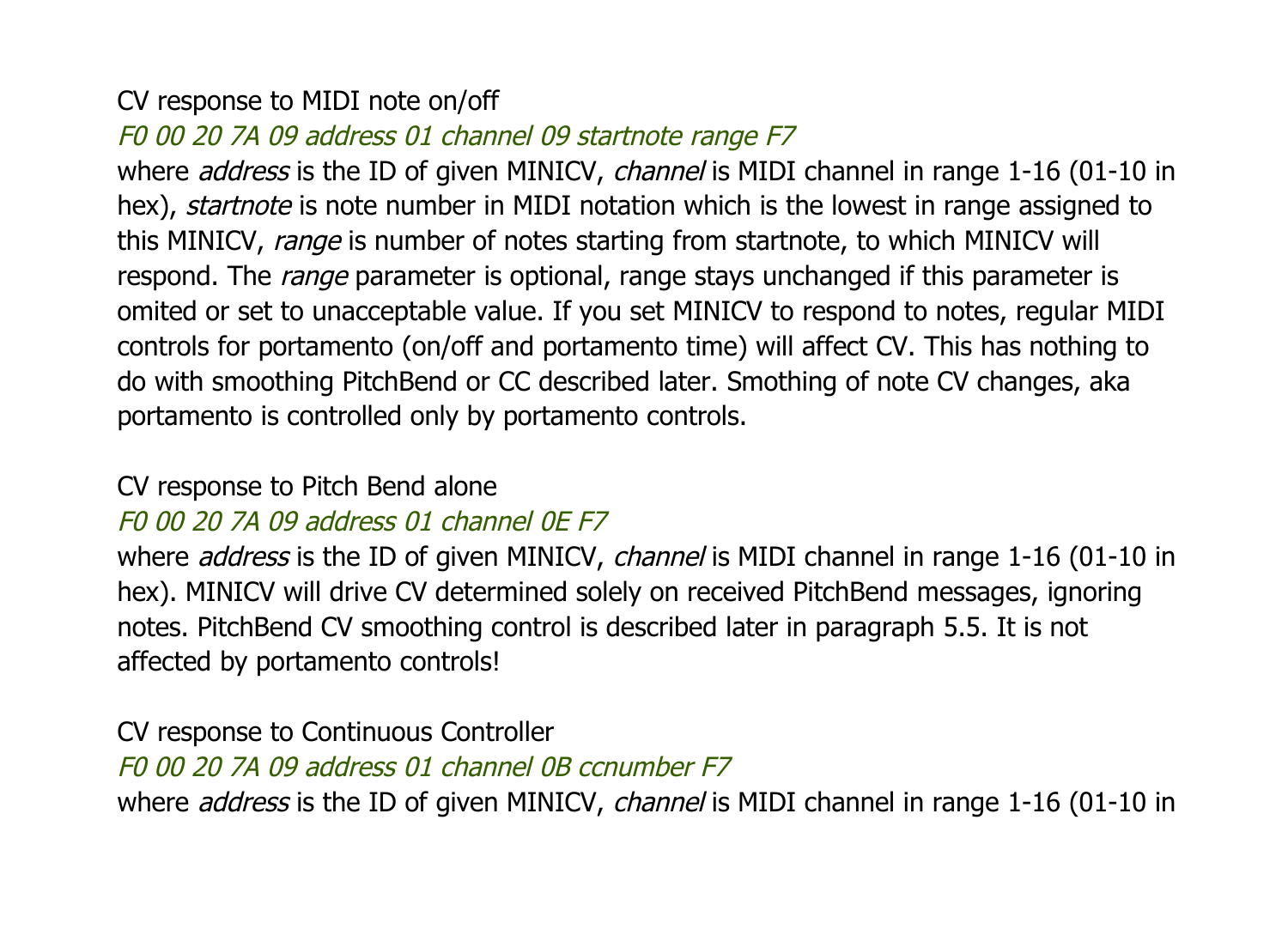hex), ccnumber is MIDI Continuous Controller number from 00 till 77 hex. CC CV smoothing control is described later in paragraph 5.5. It is not affected by portamento controls!

# *5.2. V/oct scale tune*

V/oct scale may be set in wide range with high precision from 0.29V/oct to 2.16V/oct. Any scale selected shows very little tuning errors, thanks to high quality DAC onboard. Because of CV upper limit being at 5V, setting the scale above 1V/oct will limit usable range to less than 5 octaves.

#### $F0$  00 20 7A 09 address 02 scaleMSB scaleLSB F7

where *address* is the ID of given MINICV, *scaleMSB* is upper 7 bits of scale coefficient, scalel SB is lower 7 bits of scale coefficient.

The formula for calculating proper values of scaleMSB and scaleLSB is the following:

 $scale = (required scale / 0.114 \text{mV}) - 2570$ 

then:  $scaleMSB = integer value of (scale / 128)$ scaleLSB = scale – 128  $*$  scaleMSB

for example to set scale to 0.9V/oct:  $scale = (0.9V/0.114mV) - 2570 = 7895 - 2570 = 5325$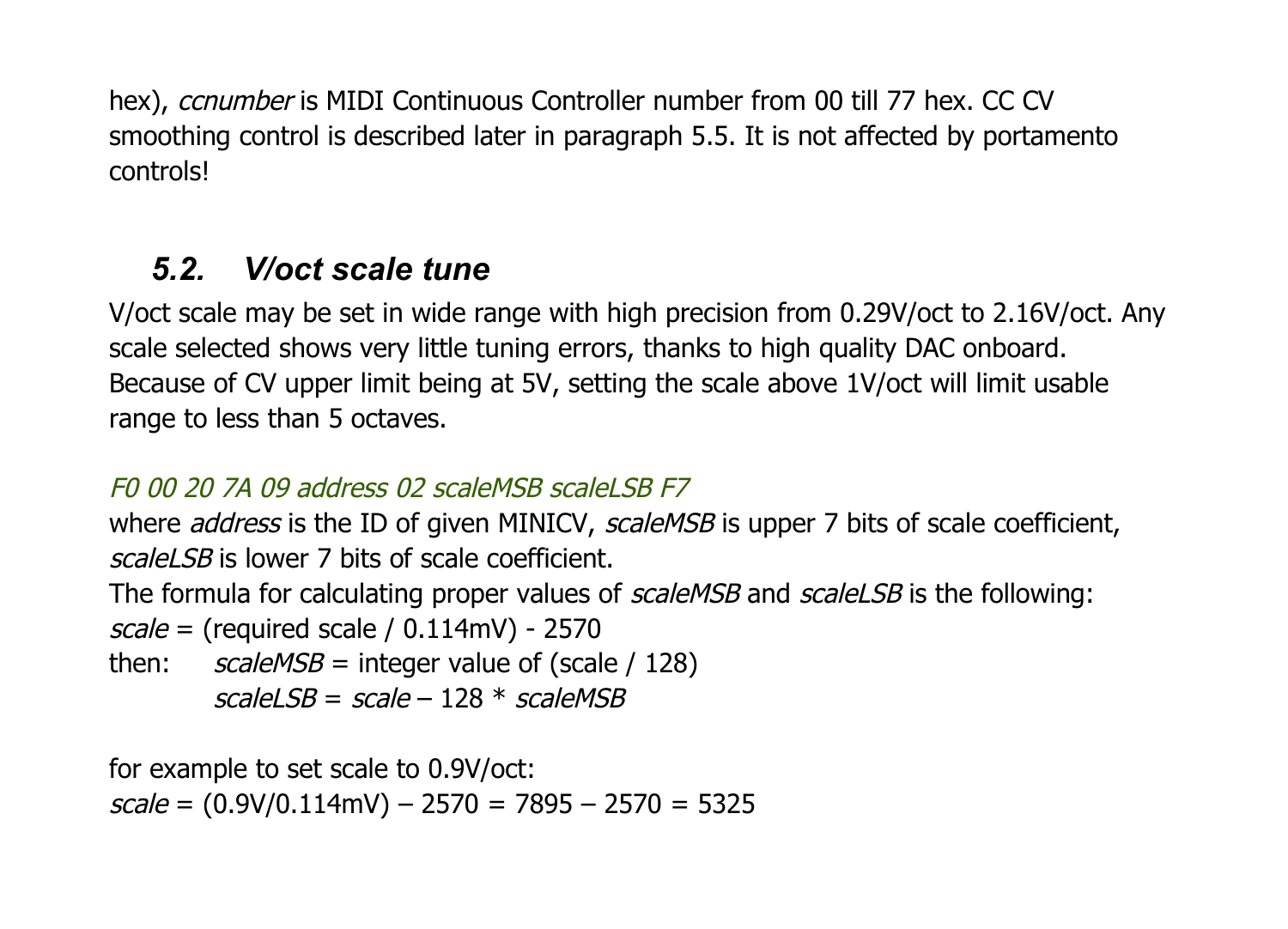5325 / 128 = 41.6015625, integer value is = 41 decimal value of  $scaleLSB = 5325 - 128 * 41 = 5325 - 5248 = 77$ Now converting 41 and 77 to hexadecimal we get required bytes for SysEx: *scaleMSB* is 29, while scaleLSB is 4D, resulting in full message here: F0 00 20 7A 09 00 02 29 4D F7

### *5.3. ON/OFF control of binary features*

This single SysEx command is controlling 6 different settings at once, so be careful while using it, as MINICV may start to work unexpectedly if some of the bits was set by mistake.

#### F0 00 20 7A 09 address 03 flags F7

where *address* is the ID of given MINICV, and *flags* is binary combination of all 6 bits described below:

- bit 0: Gate reversal when this bit is 1, Gate on means 0V at Gate output, and Gate off is 5V
- $\cdot$  bit 1: CV reversal if this bit is 1, lowest note from assigned range brings 5V, and top note shows lowest CV
- bit 2: retrigger with this bit set to 1, every new note played while any other is still held, will shortly turn off Gate (up to 5ms)
- bit 3: Hz/V scale set this bit to 1 if you want Hz/V scale instead of V/oct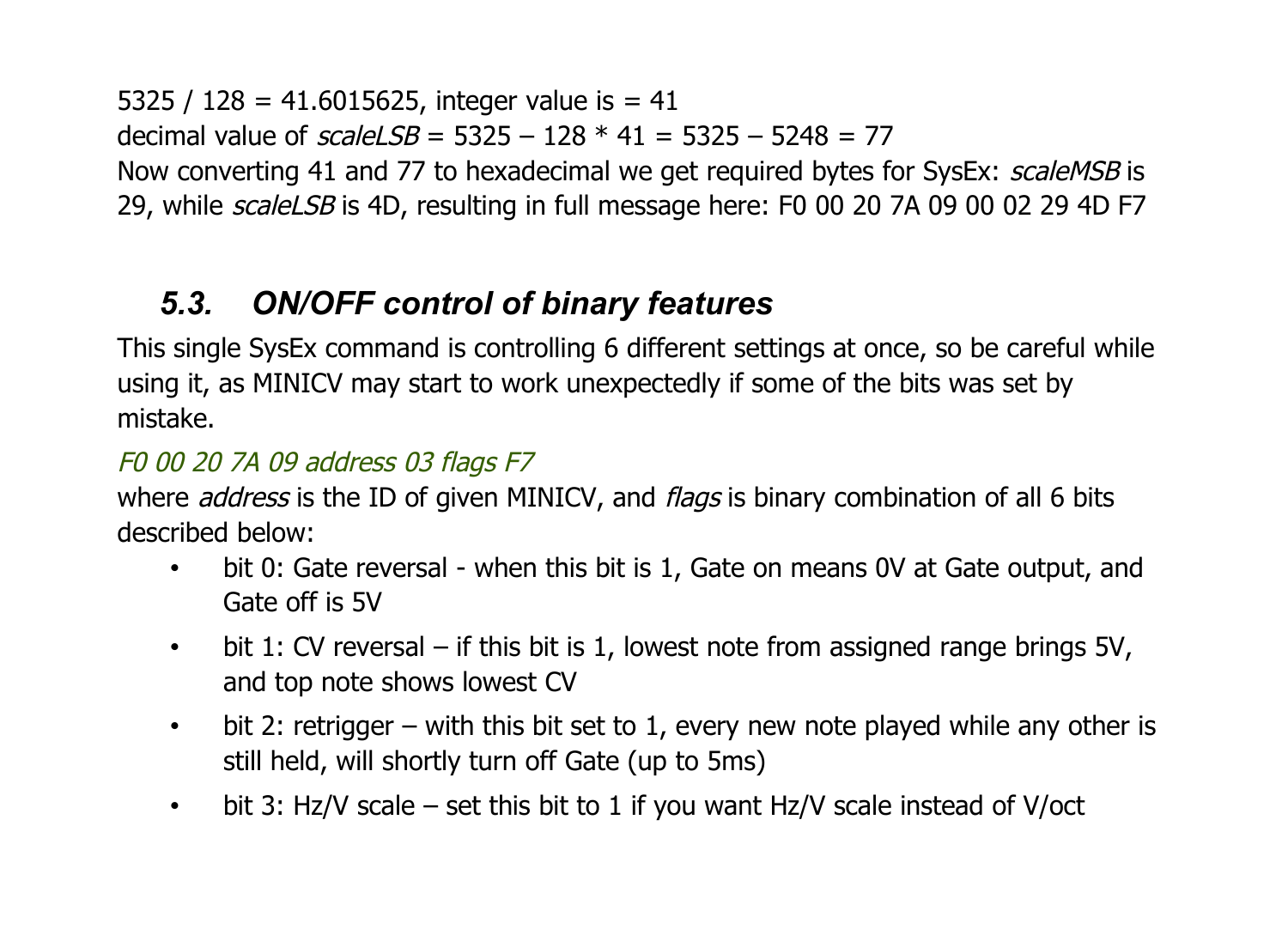- bit 4: Bend notes if this bit is set, CV determined by note pitch will also be altered by Pitch Bender
- bit 5: Autoportamento with this bit set, portamento (if enabled by CC Portamento-ON) will be active only for notes played legato.

For example if you want to have Hz/V scale with Autoportamento and reversed Gate, the flags should be "29", or in case of V/oct with retrigger and PitchBend affecting note CV "14".

### *5.4. CV offset*

#### F0 00 20 7A 09 address 04 offset F7

where *address* is the ID of given MINICV, and *offset* is offset voltage added to CV output. The range of this trim is +/-10mV with about 0.15mV steps. Neutral position with no offset is when it is set at mid value, 40. Maximum negative offset of -10mV is reached when this byte is 00, and maximum positive - when set to 7F. CV is affected starting with next incoming note.

## *5.5. Smoothing of CC and PitchBend steps*

When your MIDI controller sends PitchBend or CC messages very slowly, you might notice steppy or jumpy changes. To avoid that, MINICV can smooth out the steps adding some sort of constant rate glide between steps. The rate of this process is set with this message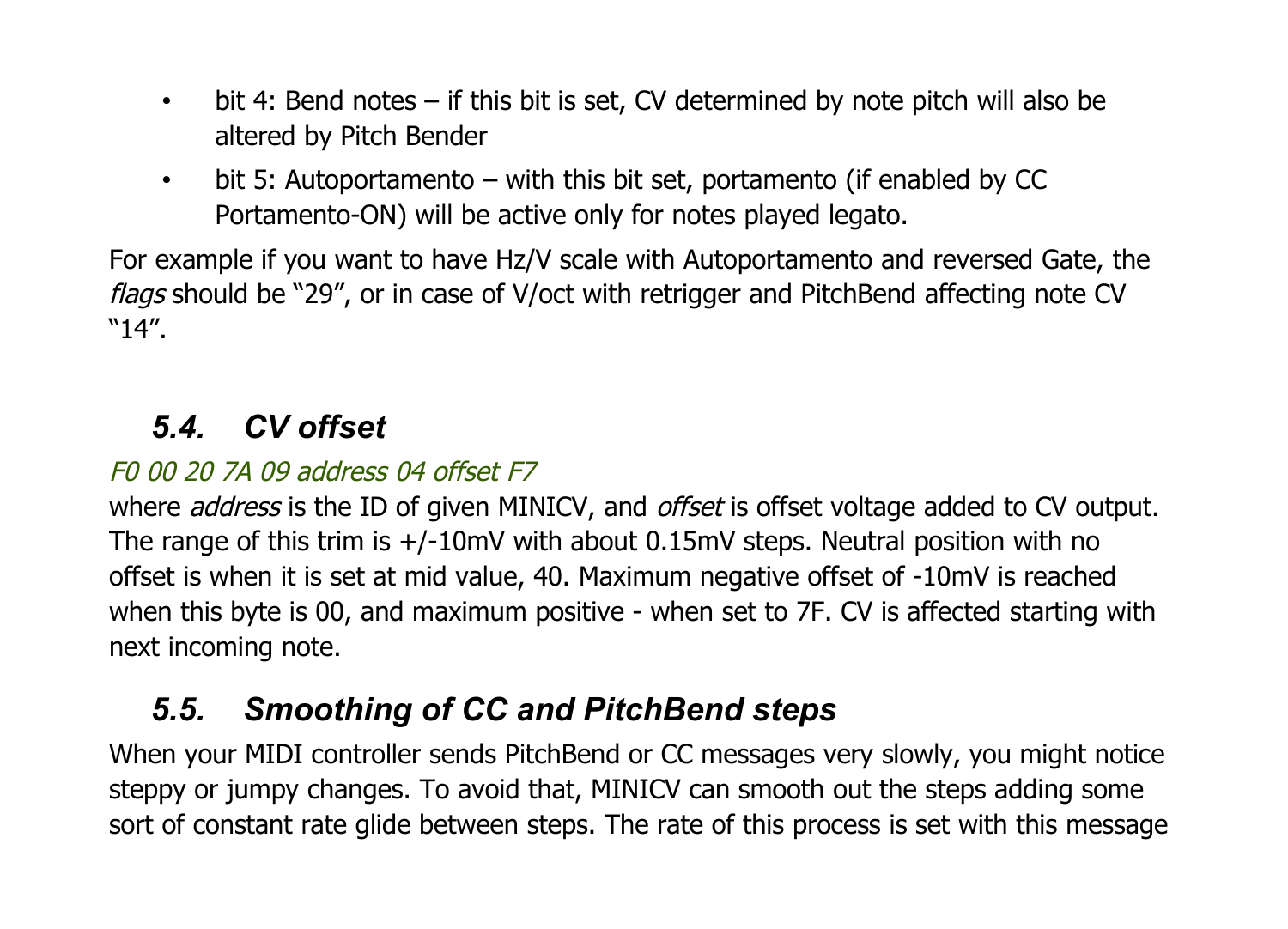#### F0 00 20 7A 09 address 05 glide F7

where *address* is the ID of given MINICV, and *glide* is depth of smooting effort. Possible values are from 00 to 7F. If set to 00, no smotting occurs, and each time new MIDI message is received, CV gets updated to new value. Setting *glide* to a number between 01 and 7F affects the speed of this glide from "pretty fast" to "way too slow". This only affects CV if it is configured as CC or PitchBend. Smothing note steps is done separately, with portamento controls. In special case when PitchBend is added to note Pitch, also portamento controls will be used and not this setting described here.

### *5.6. CC assigned to Portamento control*

#### F0 00 20 7A 09 address 06 PortaOnOff PortaTime F7

where *address* is the ID of given MINICV, *PortaOnOff* defines which Continuous Controller is used as Portamento on/off control (default is 41 in hex), PortaTime tells which Continuous Controller is recognized as Portamento Time (default 05)

### *5.7. Pitch Bend range*

#### F0 00 20 7A 09 address 07 bendrange F7

where *address* is the ID of given MINICV, *bendrange* is number of semitones CV gets shifted when Bender wheel is at max or min position. Possible values are from 01 to 7F, but of course setting Bender sensitivity so high as 7F is unusable if not crazy. Default value is 2, so bend range is +/-2 semitones, most typical value for most synths.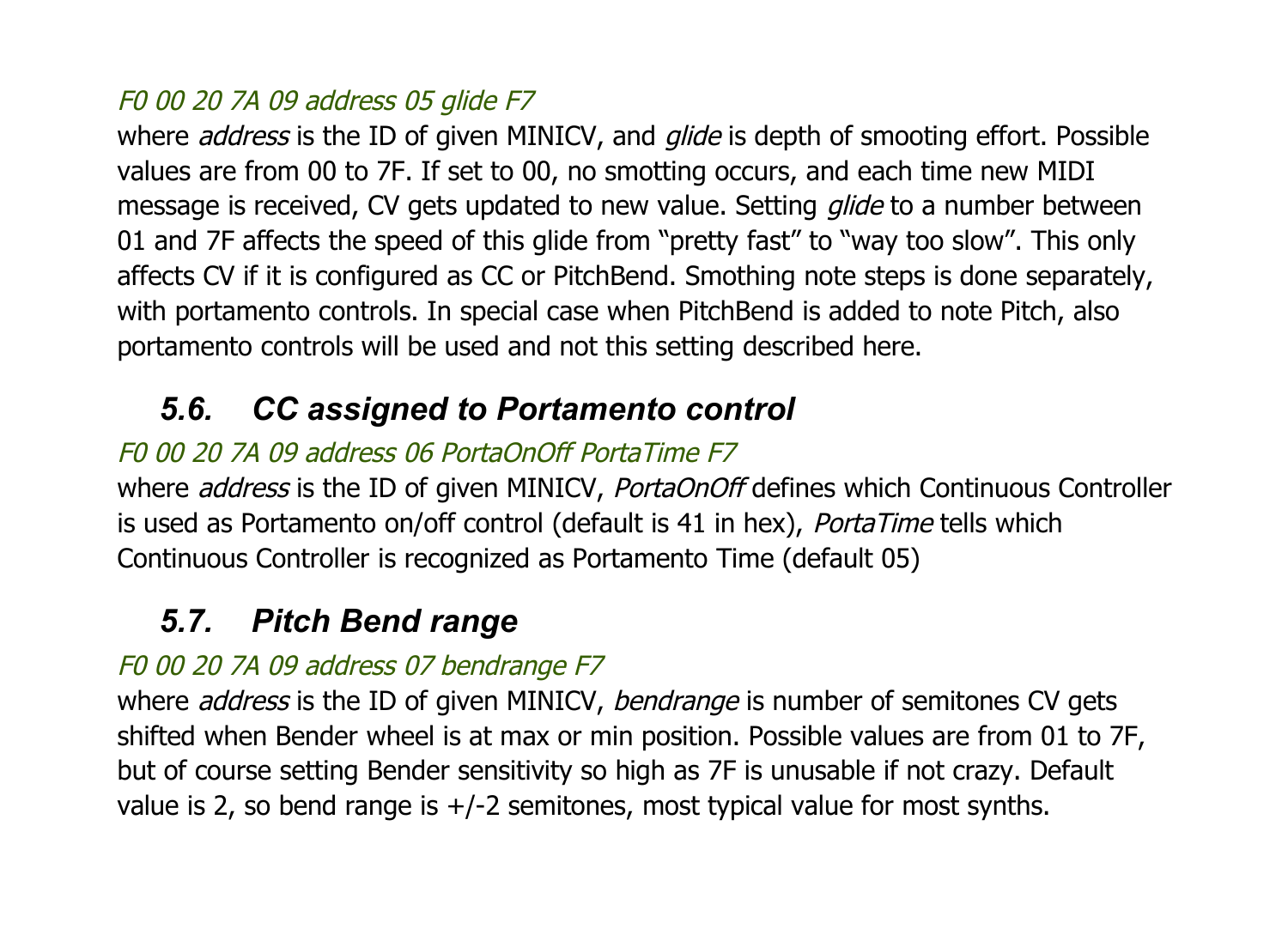## *5.8. Retrigger time*

### F0 00 20 7A 09 address 08 retriggertime F7

where *address* is the ID of given MINICV, retriggertime is the duration of GATE output going to OFF state between notes played legato. This short off pulse may be detected by envelope generators and cause restarting the envelope when needed. This time may be set to any value between  $0.1$ ms (*retriggertime*=0) up to 5ms (*retriggertime*=7F). If there should be retrigger pulse in GATE output or not, is determined by proper settings in another SysEx message, described in paragraph 5.3.

## *5.9. MIDI Clock divider*

### F0 00 20 7A 09 address 09 divider F7

where *address* is the ID of given MINICV, *divider* is division ratio of incoming MIDI clock. For example *divider*=1 means no division, CLK output will generate pulses at the same rate as incoming MIDI clock. If *divider*=24, the pulse at CLK output will appear only once per 24 incoming MIDI clocks. The duration of CLK pulse is not adjustable 0.4ms

# *5.10. Program Change listen*

### F0 00 20 7A 09 address 0E pclisten F7

where *address* is the ID of given MINICV, *pclisten* tells if this MINICV should repond to Program Change message. MINICV stores 16 programs in memory recalled by MIDI Program Change between program 1 to 16. Each program is a set of all settings described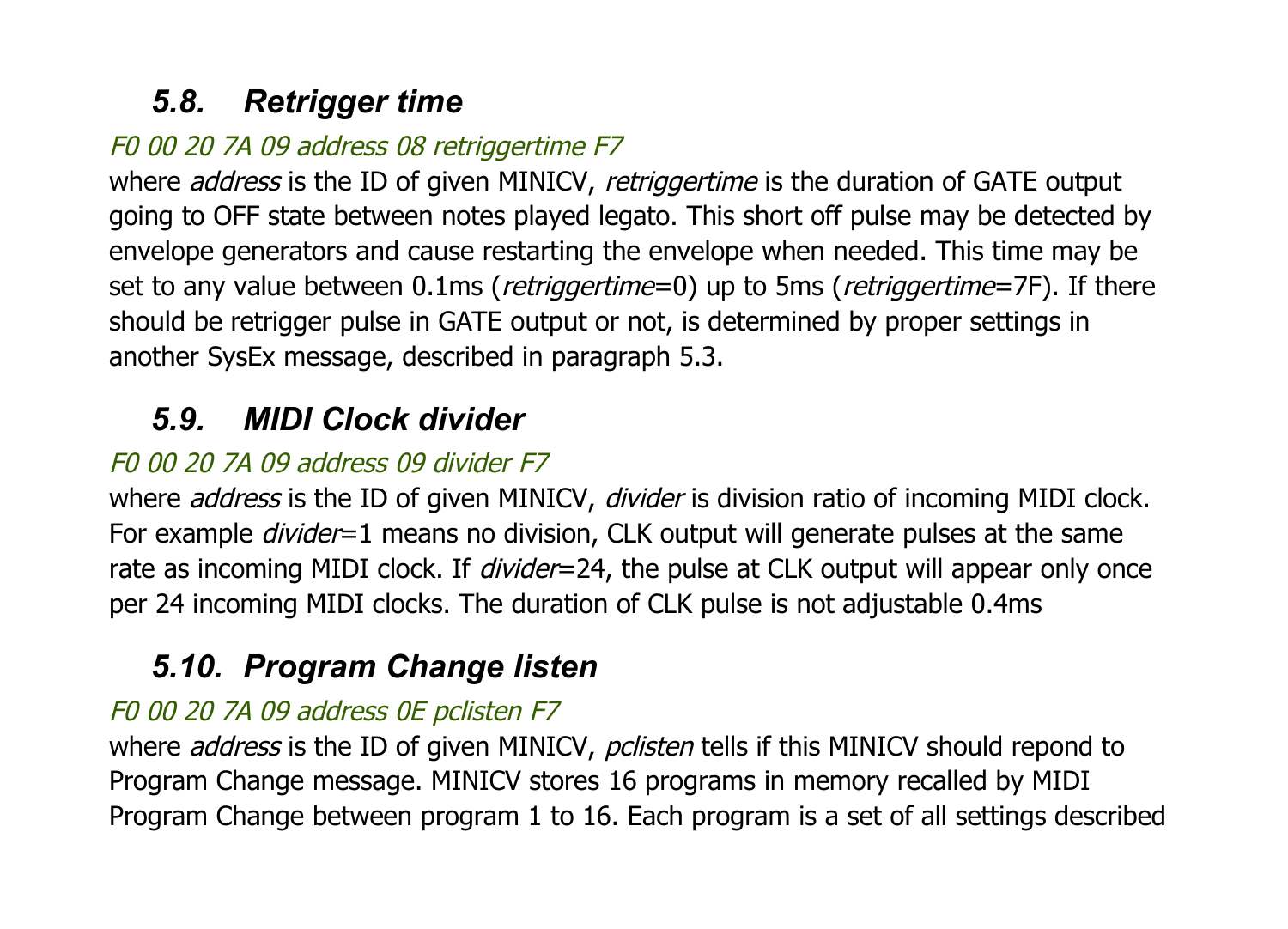in this manual. So with one simple MIDI message like ProgramChange, you can change the MIDI channel, event, starting note or CC, tuning scale, all on/off options, offset, glide, portamento CCs, pitchbend range, retrigger time and MIDI clock division.

# *5.11. Unit Address*

### F0 00 20 7A 09 oldaddress 0F newaddress F7

where *oldaddress* is the ID of given MINICV, *newaddress* is... well, a new address for this MINICV. Of course in most cases *oldaddress* can be set to broadcast value, that is 00, so every connected MINICV will respod tho that. It only makes sense to set different address than default if you have more than one MINICV driven by the same MIDI line.

# *5.12. Factory defaults*

Send this Sys-Ex sequence to MINICV to go back to default settings:

### F0 00 20 7A 09 address 13 78 23 19 4A 20 1C 3E F7

MINICV will be configured then as follows in every one of 16 programs:

- note range C2-C6 (36-84 in MIDI note numbers)
- channel 1
- 1V/oct scale (assuming 100k load at CV output)
- positive gate (off 0V, on 5V)
- auto retrigger, 2ms duration
- PitchBend added to note CV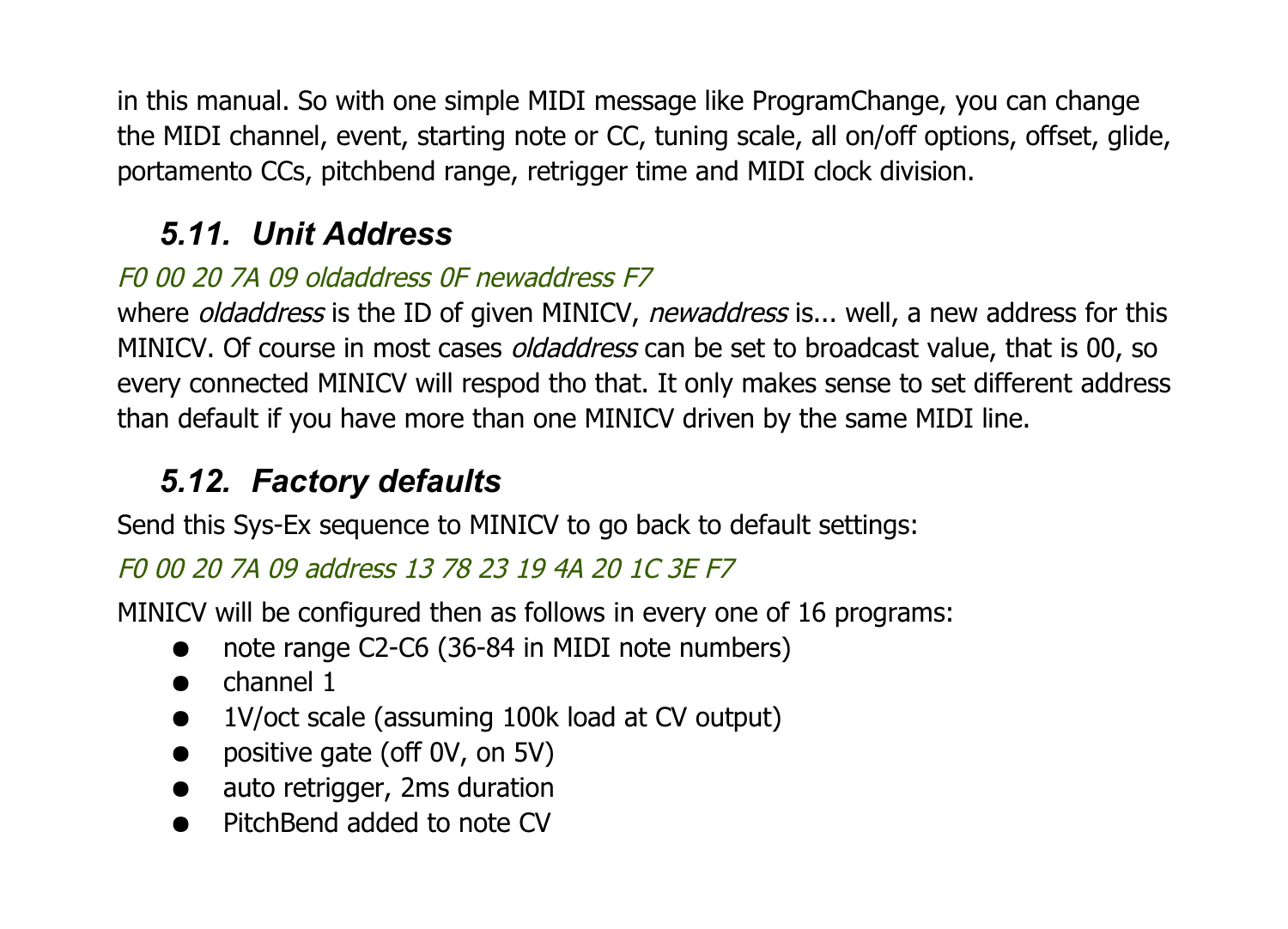- no offset
- PitchBend range  $+/-2$  semitones
- CC smoothing at medium
- Portamento on/off is CC 65 (41 hex)
- Portamento Time is CC 05
- Address is 00
- no response to Program Change
- MIDI clock division set to 24

# **6. Firmware upgrade**

Whenever new firmware version appears, it will be dowloadable from midi-hardware.com website in a form of SysEx file. The firmware comes as series of short MIDI System Exclusive messages, they MUST be separated by at least 15ms delays or more. This can be easily done with programs like MIDI-OX, where it is explicitly adjusted in SysEx Configure window under "Delay After F7". Tick that checkbox beside it and set it to 15, or better 20ms. Sending all sysEx file in one go without delays between packets will corrupt the firmware and MINICV will not work. Likewise, if you're using cheap USB/MIDI cable, this wil not work either regardless of used SysEx program, don't even try. You need good reliable MIDI interface. It can be any kind built in to your audio interface, but if it's USB